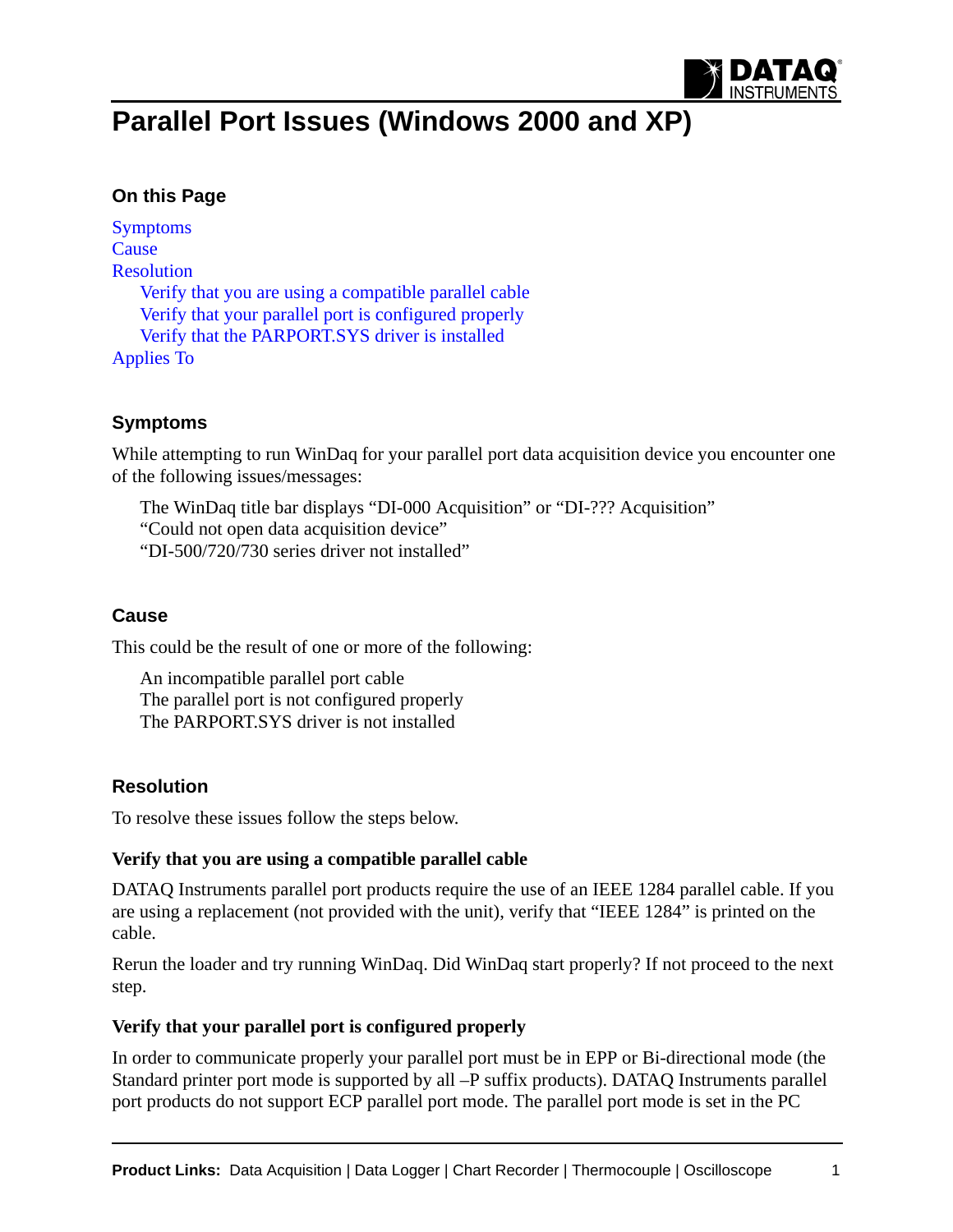

BIOS. Consult with your IT department to verify that your parallel port is configured as EPP or Bi-directional.

Rerun the loader and try running WinDaq. Did WinDaq start properly? If not proceed to the next step.

#### <span id="page-1-0"></span>**Verify that the PARPORT.SYS driver is installed**

The PARPORT.SYS driver must be installed to run these products.

- 1. Double-click on "Printers and Faxes" in the Windows "Control Panel"
- 2. Select "Add a printer" from the "Printer Tasks" menu